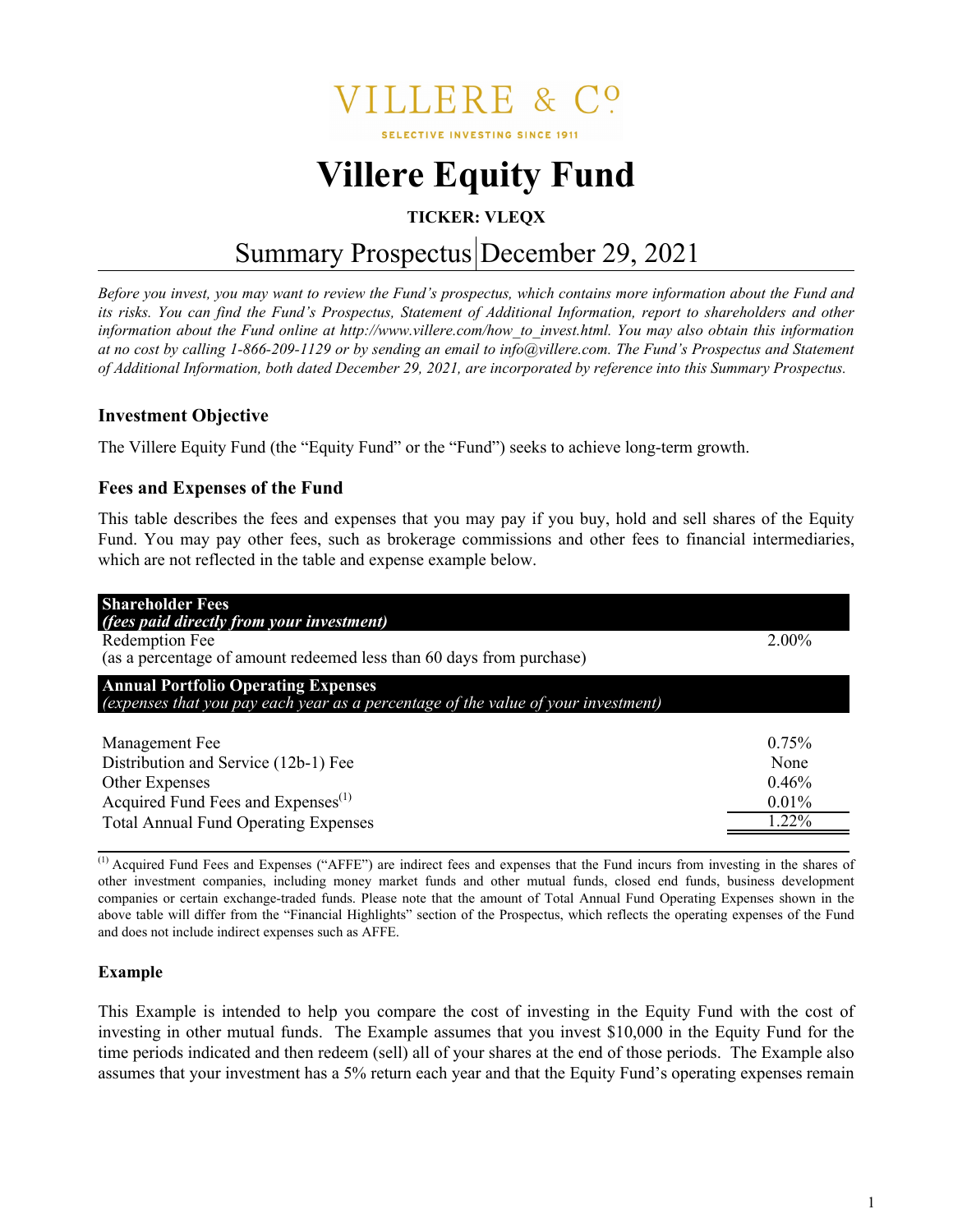the same. Although your actual costs may be higher or lower, based on these assumptions your costs would be:

| <b>One Year</b> | <b>Three Years</b> | <b>Five Years</b> | Ten Y.<br>Years |
|-----------------|--------------------|-------------------|-----------------|
|                 | 387                | \$670             |                 |

### **Portfolio Turnover**

The Equity Fund pays transaction costs, such as commissions, when it buys and sells securities (or "turns over" its portfolio). A higher portfolio turnover rate may indicate higher transaction costs and may result in higher taxes when Fund shares are held in a taxable account. These costs, which are not reflected in annual fund operating expenses or in the Example, affect the Equity Fund's performance. During the most recent fiscal year, the Equity Fund's portfolio turnover rate was 26% of the average value of its portfolio.

# **Principal Investment Strategies**

The Equity Fund strives to be fully invested at all times. Under normal market conditions, the Equity Fund will invest at least 80% of its net assets (plus any borrowings for investment purposes) in equity securities. The Equity Fund will provide shareholders with at least 60 days notice before changing this 80% policy. The Adviser utilizes a bottom-up approach to select domestic equity securities that it believes will offer growth regardless of the economic cycle, interest rates or political climate. The Equity Fund may invest in companies of any capitalization size. The Equity Fund primarily invests in common stocks of approximately 20 to 30 companies, but may also invest in preferred stocks, rights and warrants, and may occasionally invest in initial public offerings of companies. The Equity Fund may invest up to 10% of its assets in foreign securities through American Depositary Receipts ("ADRs"). Additionally, the Equity Fund may participate in securities lending arrangements with brokers, dealers and financial institutions (but not individuals) in order to increase the return on its portfolio. The Equity Fund's investments in any one sector may exceed 25% of its net assets.

A stock will be considered for sale by the Equity Fund when its price-to-earnings ratio substantially exceeds its growth rate or when other factors indicate to the Adviser that its competitive advantage is lost. Sales may also be made when consecutive quarterly disappointments occur, such as the company not meeting the Adviser's goals in revenue, earnings or cash flow.

# **Principal Risks of Investing in the Equity Fund**

As with all mutual funds, there is the risk that you could lose all or a portion of your investment in the Equity Fund. The following are considered principal to the Equity Fund and could affect the value of your investment in the Fund:

- Equity Securities Risk: The price of equity securities may rise or fall because of economic or political changes or changes in a company's financial condition, sometimes rapidly or unpredictably. These price movements may result from factors affecting individual companies, sectors or industries selected for the Equity Fund's portfolio or the securities market as a whole, such as changes in economic or political conditions.
- Growth Style Investment Risk: Growth-oriented funds may underperform when value investing is in favor. In addition, growth securities typically trade at higher multiples of current earnings than other securities and, therefore, may be more sensitive to changes in current or expected earnings than other equity securities and may be more volatile.
- Management Risk: The Adviser may fail to implement the Equity Fund's investment strategies and meet its investment objective.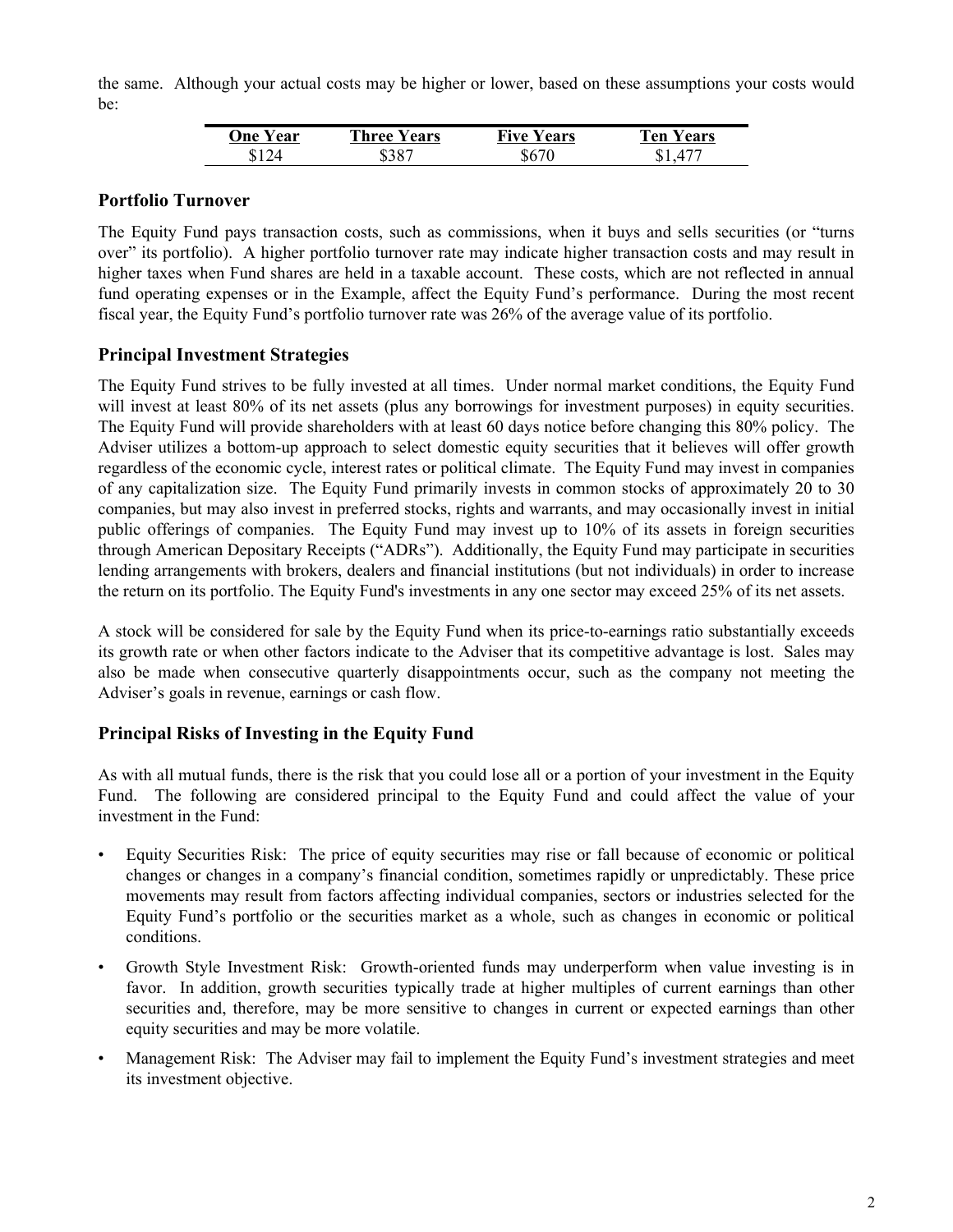The remaining principal risks are presented in alphabetical order. Each risk summarized below is considered a "principal risk" of investing in the Balanced Fund, regardless of the order in which it appears.

- ADR Risk: The performance of foreign securities depends on the political, social, and economic environments and other overall economic conditions. The Equity Fund may invest its assets in securities of foreign issuers in the form of ADRs, which are securities representing securities of foreign issuers. A purchaser of unsponsored depositary receipts may not have unlimited voting rights and may not receive as much information about the issuer of the underlying securities as with a sponsored depositary receipt.
- General Market Risk: Economies and financial markets throughout the world are becoming increasingly interconnected, which increases the likelihood that events or conditions in one country or region will adversely impact markets or issuers in other countries or regions. Securities in the Fund's portfolio may underperform in comparison to securities in general financial markets, a particular financial market or other asset classes due to a number of factors, including inflation (or expectations for inflation), deflation (or expectations for deflation), interest rates, global demand for particular products or resources, market instability, debt crises and downgrades, embargoes, tariffs, sanctions and other trade barriers, regulatory events, other governmental trade or market control programs and related geopolitical events. In addition, the value of the Fund's investments may be negatively affected by the occurrence of global events such as war, terrorism, environmental disasters, natural disasters or events, country instability, and infectious disease epidemics or pandemics. For example, the outbreak of COVID-19, a novel coronavirus disease, has negatively affected economies, markets and individual companies throughout the world, including those in which the Fund invests. The effects of this pandemic to public health and business and market conditions, including exchange trading suspensions and closures, may continue to have a significant negative impact on the performance of the Fund's investments, increase the Fund's volatility, negatively impact the Fund's arbitrage and pricing mechanisms, exacerbate pre-existing political, social and economic risks to the Fund, and negatively impact broad segments of businesses and populations. The Fund's operations may be interrupted as a result, which may contribute to the negative impact on investment performance. In addition, governments, their regulatory agencies, or self-regulatory organizations may take actions in response to the pandemic that affect the instruments in which the Fund invests, or the issuers of such instruments, in ways that could have a significant negative impact on the Fund's investment performance. The full impact of the COVID-19 pandemic, or other future epidemics or pandemics, is currently unknown.
- Initial Public Offering ("IPO") Risk: IPO share prices can be volatile and fluctuate considerably due to factors such as the absence of a prior public market, unseasoned trading, a limited number of shares available for trading, and limited operating history and/or information about the issuer. The purchase of IPO shares may involve high transaction costs. IPO shares are subject to market risk and liquidity risk.
- Large-Sized Companies Risk: Larger, more established companies may be unable to respond quickly to new competitive challenges like changes in consumer tastes or innovative smaller competitors. In addition, large-cap companies are sometimes unable to attain the high growth rates of successful, smaller companies, especially during extended periods of economic expansion.
- Sector Emphasis Risk: The Equity Fund, from time to time, may invest 25% or more of its assets in one or more sectors subjecting the Equity Fund to sector emphasis risk. This is the risk that the Equity Fund is subject to a greater risk of loss as a result of adverse economic, business or other developments affecting a specific sector that the Equity Fund has a focused position in, than if its investments were diversified across a greater number of industry sectors. Some sectors possess particular risks that may not affect other sectors.
- Securities Lending Risk: Securities lending involves the risk that the borrower may fail to return the securities in a timely manner or at all. As a result, the Equity Fund may lose money and there may be a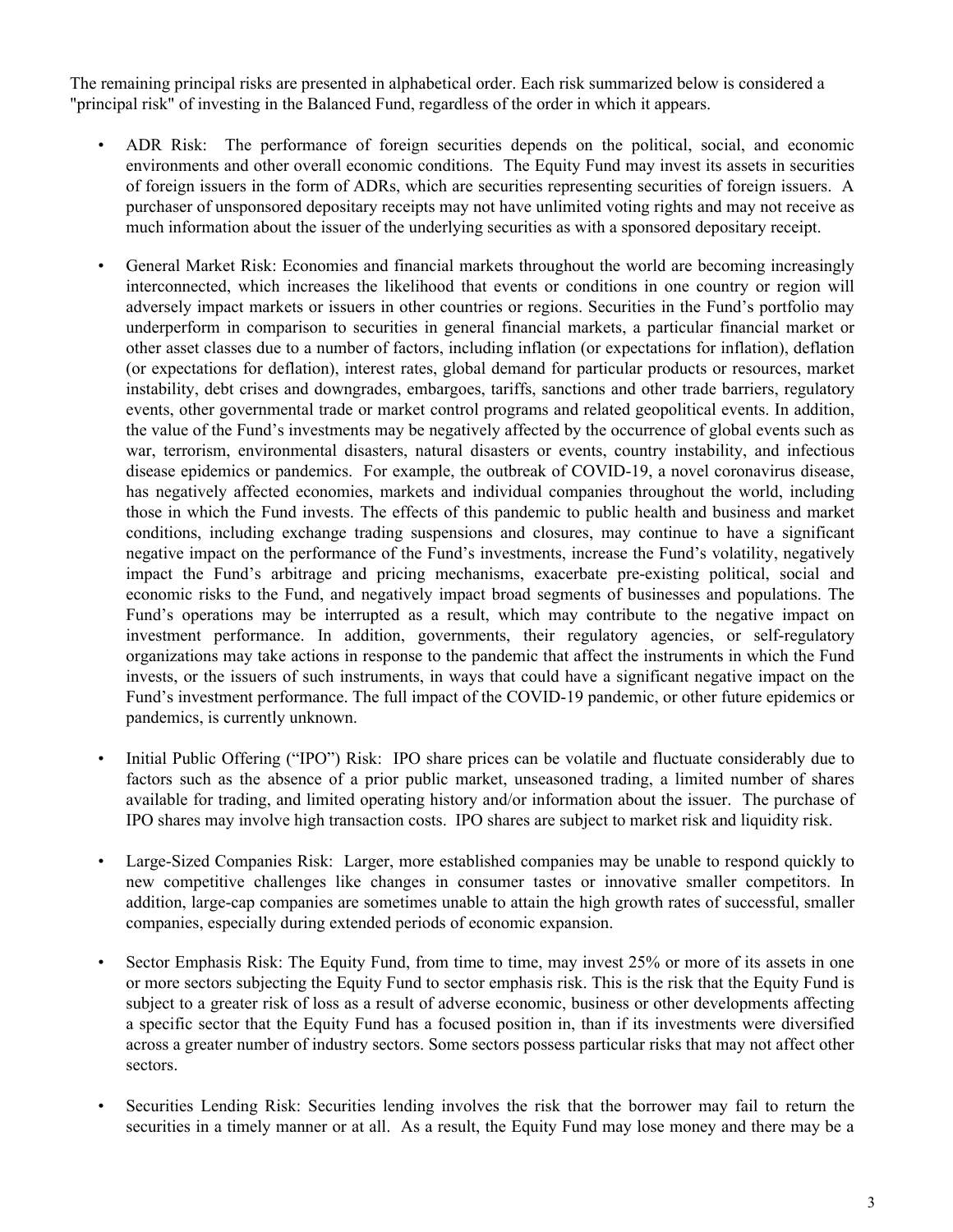delay in recovering the loaned securities. The Equity Fund could also lose money if it does not recover the securities and/or the value of the collateral falls, including the value of investments made with cash collateral.

• Small- and Medium-Sized Companies Risk: Investing in securities of smaller companies including micro-cap, small-cap, medium-cap and less seasoned companies often involve greater volatility than investing in larger, more established companies and these securities may be less liquid than other securities.

#### **Performance**

The following performance information provides some indication of the risks of investing in the Equity Fund. The bar chart below illustrates how the Equity Fund's total returns have varied from year to year. The table below illustrates how the Equity Fund's average annual total returns for the 1-year, 5-year and since inception periods compare with that of a broad-based securities index and an additional index provided to offer a broader market perspective. The Equity Fund's past performance, before and after taxes, is not necessarily an indication of how the Equity Fund will perform in the future. Updated performance information is available on the Fund's website at www.villere.com.



Calendar Year Total Returns as of December 31\*

\* The Equity Fund's year-to-date return as of the most recent calendar quarter ended September 30, 2021 was 5.56%.

During the period shown in the bar chart, the Equity Fund's highest quarterly return was 20.09% for the quarter ended December 31, 2020, and the lowest quarterly return was -21.76% for the quarter ended March 31, 2020.

| <b>Average Annual Total Returns as of December 31, 2020</b>                                         |           |           |                                                             |  |
|-----------------------------------------------------------------------------------------------------|-----------|-----------|-------------------------------------------------------------|--|
|                                                                                                     |           |           | <b>Since Inception</b><br>One Year Five Year (May 31, 2013) |  |
| Return Before Taxes                                                                                 | 14.76%    | 9.53%     | $5.61\%$                                                    |  |
| Return After Taxes on Distributions                                                                 | $14.56\%$ | 9.46%     | $5.44\%$                                                    |  |
| Return After Taxes on Distributions and Sale of Fund Shares                                         | 8.88%     | 7.54%     | 4.41%                                                       |  |
| $\overline{\text{S\&P}}$ 500 <sup>®</sup> Index (reflects no deduction for fees, expenses or taxes) | 18.40%    | $15.22\%$ | 13.91%                                                      |  |
| Lipper Mid-Cap Growth Fund Index (reflects no deduction for taxes)                                  | 35.98%    | $18.62\%$ | 15.44%                                                      |  |

After tax returns are calculated using the historical highest individual federal marginal income tax rates and do not reflect the impact of state and local taxes. Actual after-tax returns depend on your situation and may